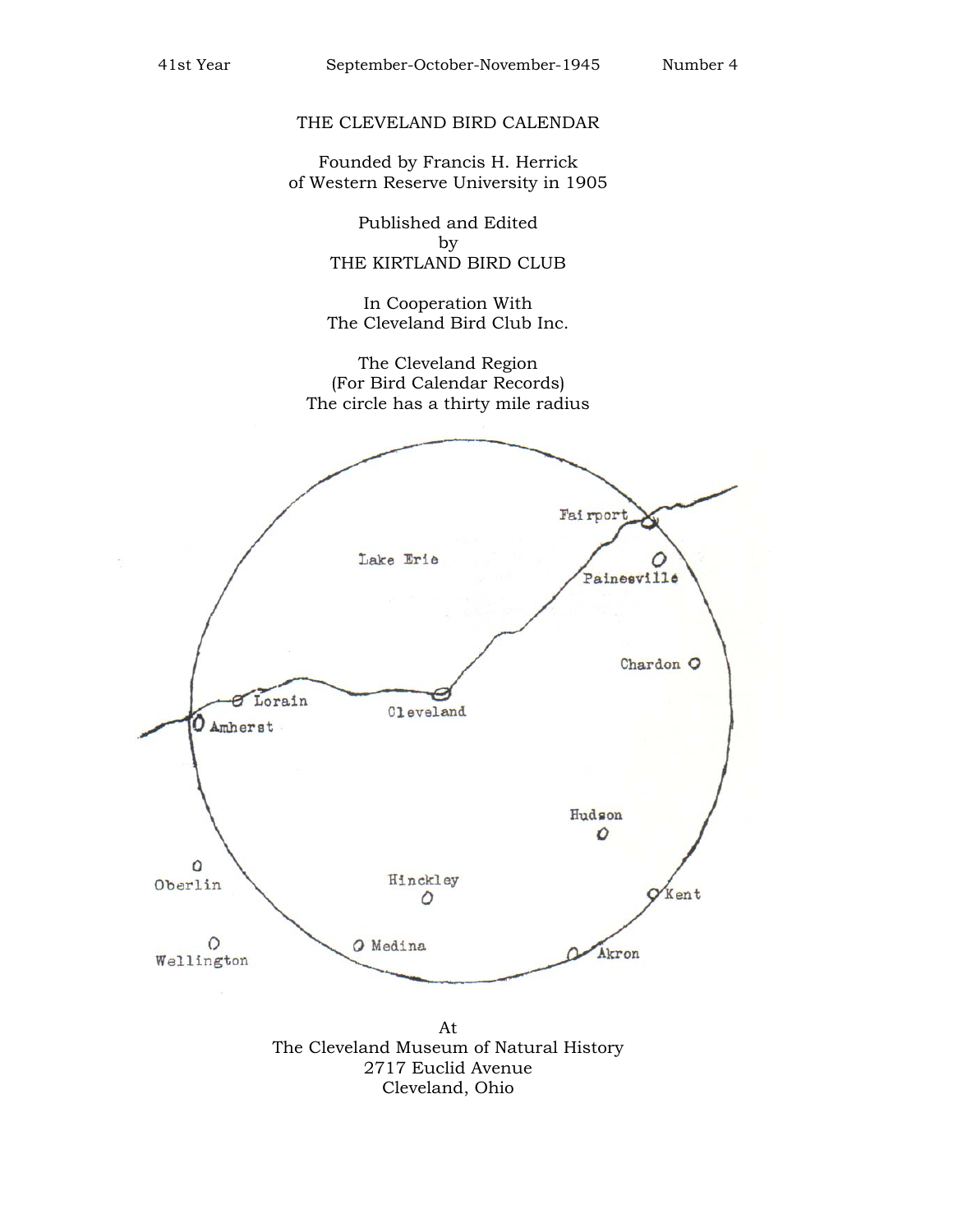#### CLEVELAND BIRD CALENDAR

#### Autumn Number

Issued January 10, 1946

#### Edited by Arthur B. Williams

This issue of the Calendar brings together the full record of the autumn migration, and lists an unusual number of infrequent winter visitors. Being the last number of Volume 41, it is of interest to note that since December 1, 1944, the species list reported totals 247 – just 3 below our record of 250 (1941). The species added since our last issue are Lesser Snow Goose, Blue Goose, Surf Scoter, American Scoter, King Eider, Pomarine Jaeger, Parasitic Jaeger, Red Phalarope, Snowy Owl, Three-toed Woodpecker, Northern Shrike, Evening Grosbeak, Lincoln Sparrow.

It is a great satisfaction to welcome back to our group of "reporters" some who have recently returned from war service. All together these now include James Akers, James Black, Gerhard Deutschlander, Tom Downer, Richard Klein, Edward MacArthur, Ralph O'Reilly, Harold Wallin, Robert Welchans, William Scheele.

Contributors to this issue of the Calendar are:

Llewellyn P. Barbour Edna Gifford Charles P. Mountz Harry Branch Mrs. Elmer W. Glause Donald L. Newman Vera Carrothers W. Earl Godfrey Margaret Perner C. E. Cenley Emil Gogolin Mrs. A. C. Poore B. F. Crew Carl Hamann Marjorie Ramisch Mrs. R. W. Crittenden Raymond W. Hill L. D. Sauerbrun Grace Curry **Cames James Jenkins** Warner Seely Owen Davies **Donna Karl** Margaret Sherwin Alberta T. Daywalt Ruth R. Kennan Jack Singleton Ralph W. Dexter **George King Marian Skaggs** Virginia Donnelly Mrs. Spence O. Kline Merit B. Skaggs Mrs. Gifford Evans Rudolph Kula Gordon Spare C. M. Finfrock John E. Lieftinck Fred Strasser Robert Folker **A. R. McCreary** Harold E. Wallin Arthur B. Fuller J. O. McQuown Arthur B. Williams Adela Gaede **Henry B. Merkle** Edythe G. Williams

.

Olin Bailey James W. Gebhart Margarette E. Morse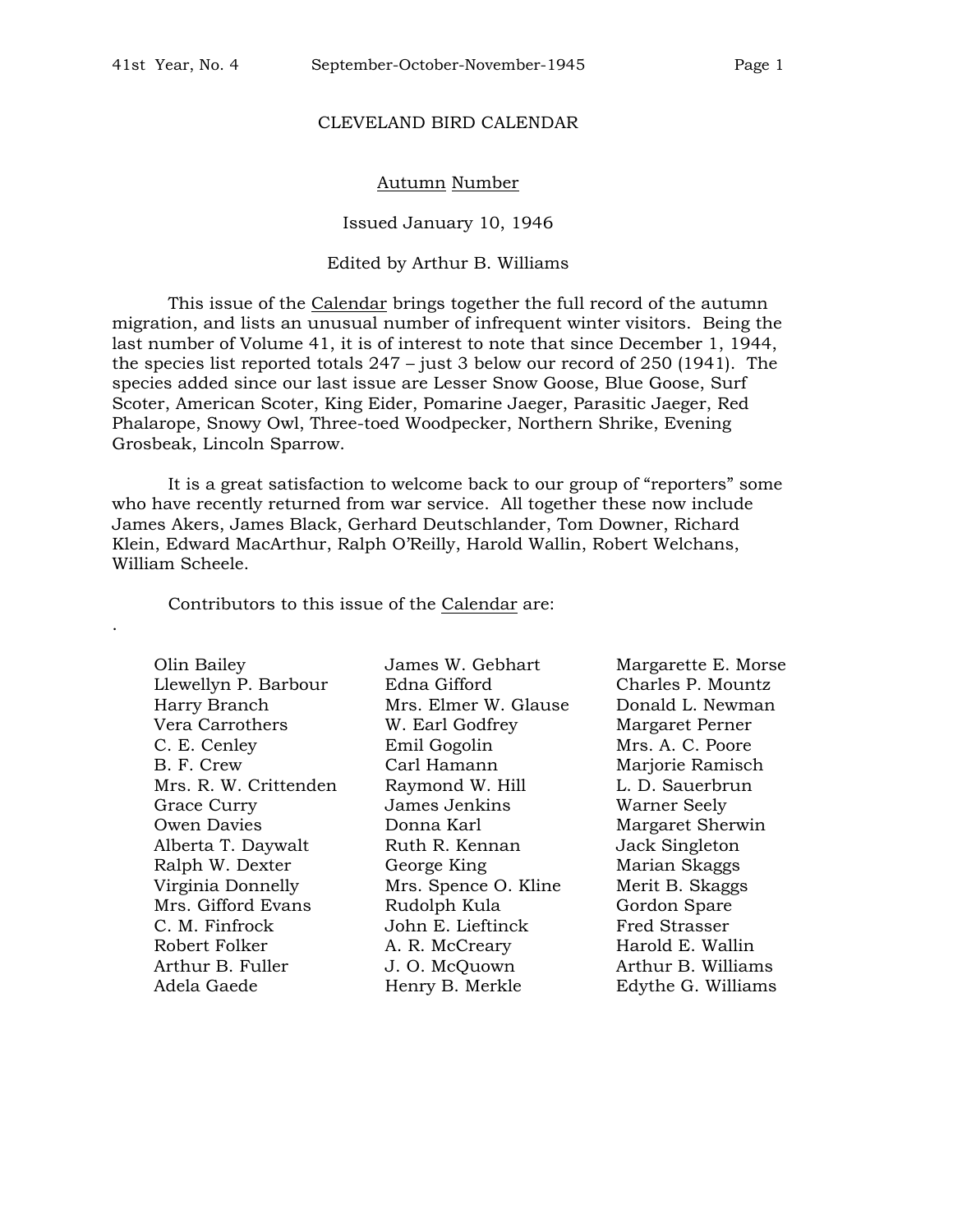### SUMMARY OF WEATHER CONDITIONS

September was a month of cold rain. After the 7th there were only 4 days without rain. This resulted in about double normal precipitation as is graphically shown on the chart below.

October was ushered in by chilly rains and cold days, but the 17th and 18th were warm and spring-like. Some nice "Indian summer" days developed during the latter part of the month, and these were continued into the first week of November.

The first snow came November 4; the first real freeze November 15.

With the November precipitation records in, it appears that the year 1945 as a whole was an unusually wet year, showing an excess over normal since January 1 of 4.46 inches of water. The chart below shows that the periods of heaviest rainfall were during the spring and autumn. Each spoke of the wheel represents a possible 3 inches of water. The dotted line connects the points with indicate the "normal" or average precipitation for each month. The solid line connects points showing the actual amount of precipitation for the months of 1945 indicated. Figures are from the reports of the U. S. Weather Bureau, located at the Cleveland Airport.

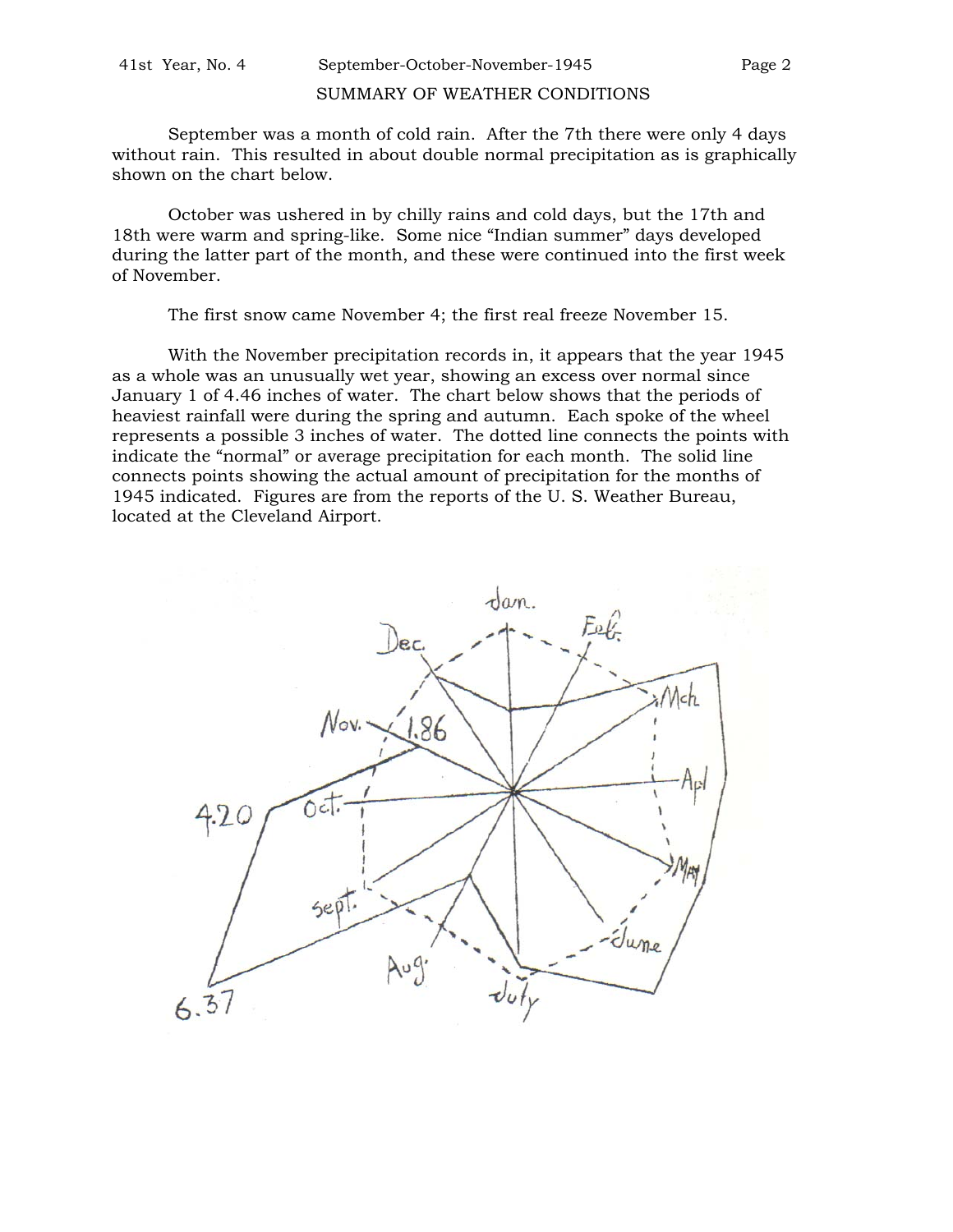## INTERESTING OR UNUSUAL RECORDS

Holboell Grebe – One seen November 4 at "White City" by Earl Godfrey.

- Whistling Swan From November 3 to November 14, a total of 748 of these spectacular birds were reported, with a concentration of numbers November 10 – numerous observers.
- Lesser Snow Goose Five seen October 28 at Beaver Creek (about 30 miles west of Cleveland) – Godfrey-Morse-Skaggs.
- Blue Goose Ten seen at Beaver Creek October 28 Godfrey-Morse-Skaggs. One juvenile on lawn, Lakewood City Park, eating grass. November 17 to December 1 – R. W. Hill.
- King Eider One seen in midst of flock of Bonaparte Gulls at "White City" November 18 – R. W. Hill, George King.
- American Osprey One seen September 22 at Aurora Pond by R. W. Hill, another October 18 at Waite Hill by Margaret Sherwin.
- Hudsonian Curlew From September 18 to October 6 at least 2 birds regularly reported at "White City" – Carrothers-Ramisch-Hill-Morse.
- White-rumped Sandpiper One seen October 6 at Richmond Beach by R. W. Hill.
- Buff-breasted Sandpiper One seen September 1 and 2 at "White City" Carrothers-Godfrey.
- Red Phalarope One seen November 25 and 26 at "White City" Morse-Hill-Skaggs.
- Pamarine Jaeger One collected October 15 at Richmond Harbor by Rudolph Kula.
- Parasitic Jaeger One or 2 individuals (probably more) frequently see and reported by numerous observers at "White City", Chagrin Harbor, Richmond Beach, Gordon Park, lake front at East 54 and 55 Streets, October 2 to 9, and scattering dates to November 25. One dead bird picked up at "White City" October 7 by R. W. Hill. See Field Notes, p. 12.
- Snowy Owl Nine individual birds reported seen November 2 to 25 at various places along the lake front from Rocky River to Willoughby – numerous observers. See also Records from Neighboring Localities, p. 9.
- Saw-whet Owl One picked up dead October 24 at 745 East 82 Street, Cleveland, and sent to the Cleveland Museum of Natural History by Virginia Donnelly.
- Three-toed Woodpecker One observed September 29 at Euclid, Ohio by Mr. and Mrs. Spence O. Kline.
- Mockingbird One seen November 5 at Euclid, Ohio, by J.W. Gebhart.

Evening Grosbeak – A flock of 23 seen November 18 at North Chagrin by Margarette E. Morse.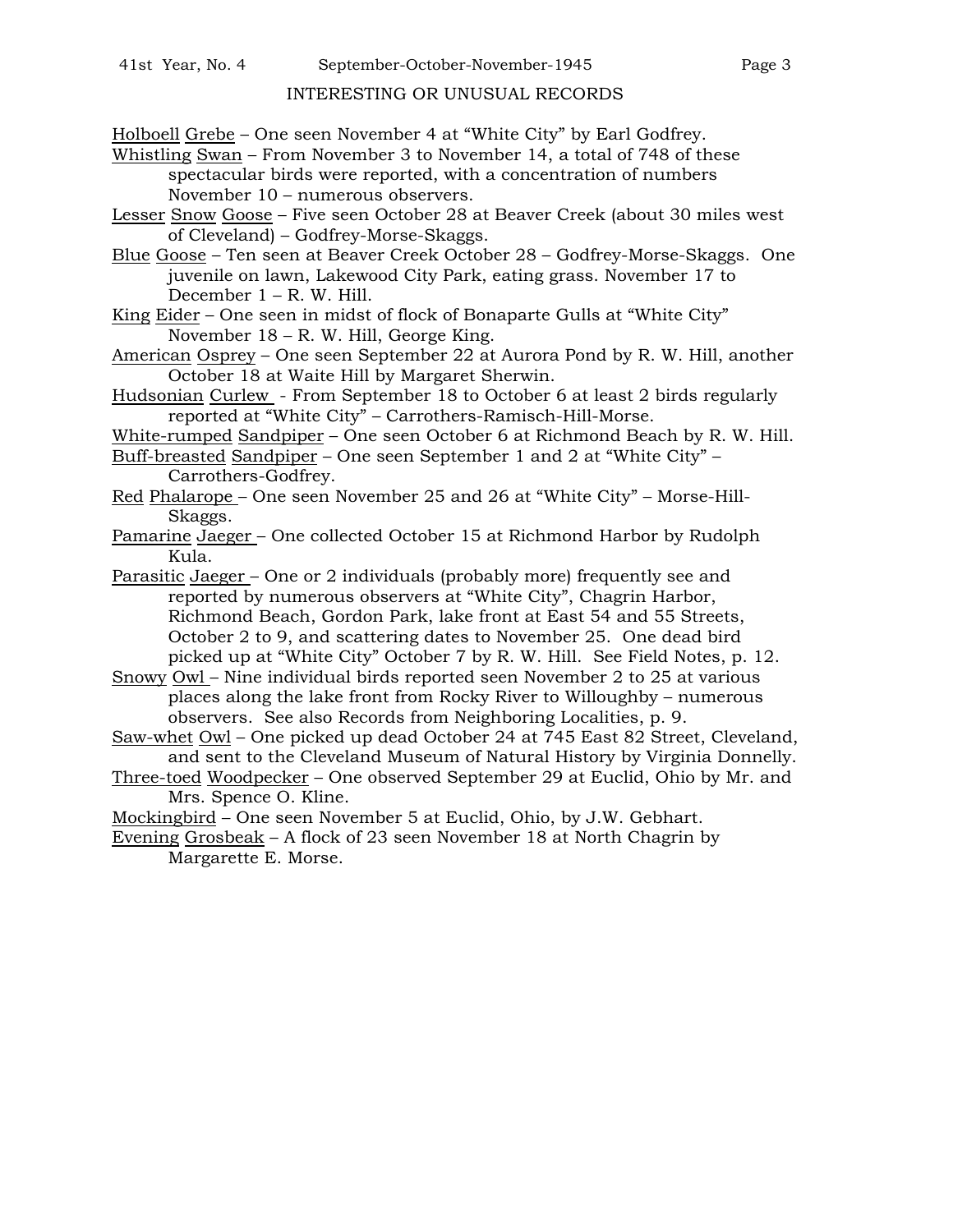# SPECIES OCCURRENCE RECORDS (Within 30 miles of Cleveland Public Square)

#### I.

## Permanent Resident Species

- Sharp-shinned Hawk October 19(1), 29(1).
- Cooper Hawk Recorded regularly as single birds September 9 to November 18.
- Eastern Red-tailed Hawk September 16(1), 22(1), October 7(2), 18(2), 21(1),

November 4(1), 22(1).

Northern Red-shouldered Hawk - September 22(2), October 7(3), 21(1).

Marsh Hawk – September 22(1), 27(1), November 1(1), 4(1).

Eastern Sparrow Hawk – Regularly recorded September-October-November.

Appalachian Ruffed Grouse – September 27(1), October 28(1).

Eastern Bobwhite – September 16(7), October 7(10), November 7(10).

Ring-necked Pheasant – October 21(1), November 16(2), 24(1).

Rock Dove - Regularly recorded September-October-November.

Eastern Screech Owl - September 22(1), 25(1), 26(1), November 1(1).

Great Horned Owl - September 27(1).

Northern Barred Owl - November 23(1).

Saw-whet Owl – October 24(1).

Northern Pileated Woodpecker - September 15(1), 22(2), 30(1), October 7(1), 29(1), November 14(2).

Red-bellied Woodpecker - Regularly recorded September-October-November.

Eastern Hairy Woodpecker - Regularly recorded September-October-November.

Northern Downy Woodpecker - Regularly recorded September-October-November. Prairie Horned Lark – November 11(1).

Northern Blue Jay - Regularly recorded September-October-November.

Northern Black-capped Chickadee - Regularly recorded September-October-November.

Tufted Titmouse - Regularly recorded September-October-November.

White-breasted Nuthatch - Regularly recorded September-October-November.

Cedar Waxwing – September 1(1), 23(6).

Starling - Regularly recorded September-October-November.

English Sparrow - Regularly recorded September-October-November.

Eastern Cardinal - Regularly recorded September-October-November.

Eastern Goldfinch - Regularly recorded September-October-November.

## II.

# Summer Resident Species

Pied-billed Grebe – Scattering September-October-November records. Last November 25(1).

Great Blue Heron – Regular September-October records. November 4(1), 7(1), 8(1).

Eastern Green Heron – Regularly recorded September. October 7(1).

Black-crowned Night Heron – September 16(1).

American Bittern – October 21(1).

Common Mallard – (See Migrant Species).

Black Duck – September 22 (6) – (See Migrant Species).

Blue-winged Teal – (See Migrant Species).

Wood Duck – September 12(2), 16(11), 22(4), October 14(4), November 1(2), 3(1).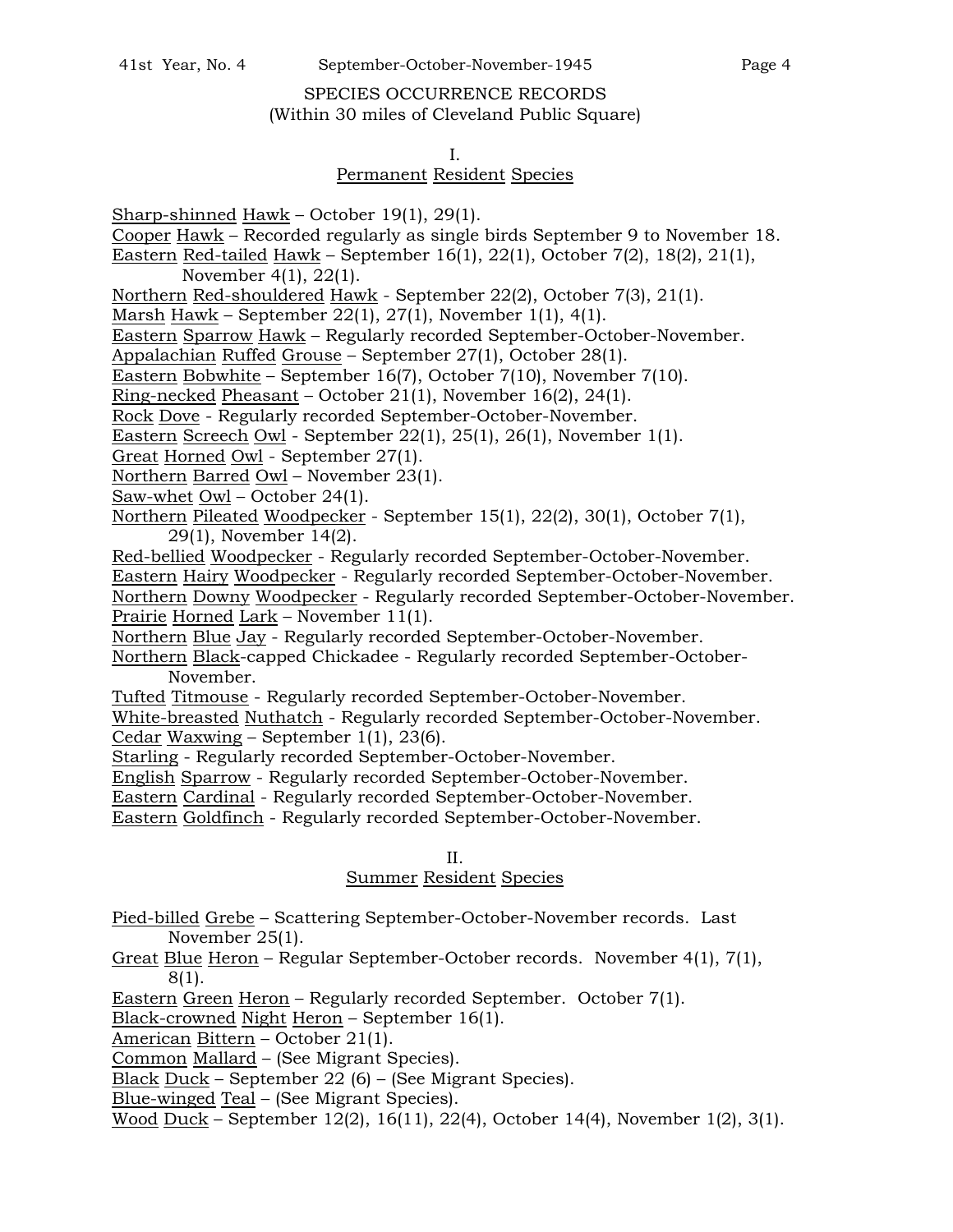## Summer Resident Species (continued)

Eastern Turkey Vulture – September 15(8), 16(2), October 7(2). Virginia Rail – September 1(1), 22(3). Florida Gallinule – September 22(1). American Coot – (See Migrant Species). Killdeer – Recorded regularly September 1 to October 21(3). November 25(2). American Woodcock – September 30(1), November 6(1). Spotted Sandpiper – Recorded regularly September 1 to 12. October 6(1). Eastern Mourning Dove – Regularly recorded September 2 to 22. October 6(2), 7(4), 13(3), November 5(1), 15(1). Yellow-billed Cuckoo – October 1(1). Black-billed Cuckoo – September 21(1). Eastern Nighthawk – September 1(1), 5(1), 7(1), 9(2), 20(1), October 7(1). Chimney Swift – Regularly recorded September 2 to 30. October 3(3), 5(30), 6(6). Ruby-throated Hummingbird – September 3(1), 5(1), 15(1), 16(1), 17(1), October 5(1), 15(1). Eastern Belted Kingfisher – Regularly recorded through September-October. November 5(2). Northern Flicker – Regularly recorded September 1 to 26. October 1(1), 3(1), 9(1), 13(3), 21(2). Eastern Red-headed Woodpecker - September 22(1), October 6(1), 7(1), November 18(4), 25(1). Eastern Kingbird - September 19(1). Northern Crested Flycatcher – September 2(1), 3(1), 9(1). Eastern Phoebe – September 15(1), 16(2), 22(2), 30(2), October 7(2), 9(1). Acadian Flycatcher – September 1(1), 4(3), 8(4), 15(1). Alder Flycatcher – September 3(1), 4(2), 15(1). Least Flycatcher - September 3(1), 7(1). Eastern Wood Pewee – Regularly recorded September 1 to 22. October 6(2). American Bank Swallow – September 9(2). Barn Swallow – September 1(4). Purple Martin – September 9(214), 19(5). Eastern Crow – Regularly recorded September-October. November 18(3). Ohio House Wren – September 3(2), 5(1), 7(1), 15(1), 30(5), October 1(1). Prairie Marsh Wren – September 22(1). Catbird – Regularly recorded September 2 to 30. October 7(1), 13(1), 17(1), 21(1). Eastern Brown Thrasher – September 2(1), 13(2), 22(1), 26(2), October 13(1). Eastern Robin – Regularly recorded September-October. November 1(3), 3(2), 7(10). Wood Thrush - September 2(2), 3(2), 9(6), 15(1), 16(3), 23(4), 30(7). Eastern Bluebird – September 1(31), 16)2), October 7(8), 12(2), 21(3), 29(1). Yellow-throated Vireo – September 16(1). Red-eyed Vireo – September 1(2), 2(2), 3(8), 5(1), 13(3), 15(5), 16(2). Eastern Warbling Vireo – September 15(1). Blue-winged Warbler - September 15(1). Eastern Yellow Warbler - September 18(2). Black-throated Green Warbler – September 8(1), 9(10), 13(3), 21(4), October 3(1), 6(2), 9(1), 27(1). Ovenbird – September 15(1), 22(1), 30(2), October 3(1), 8(1). Louisiana Waterthrush – September 3(1).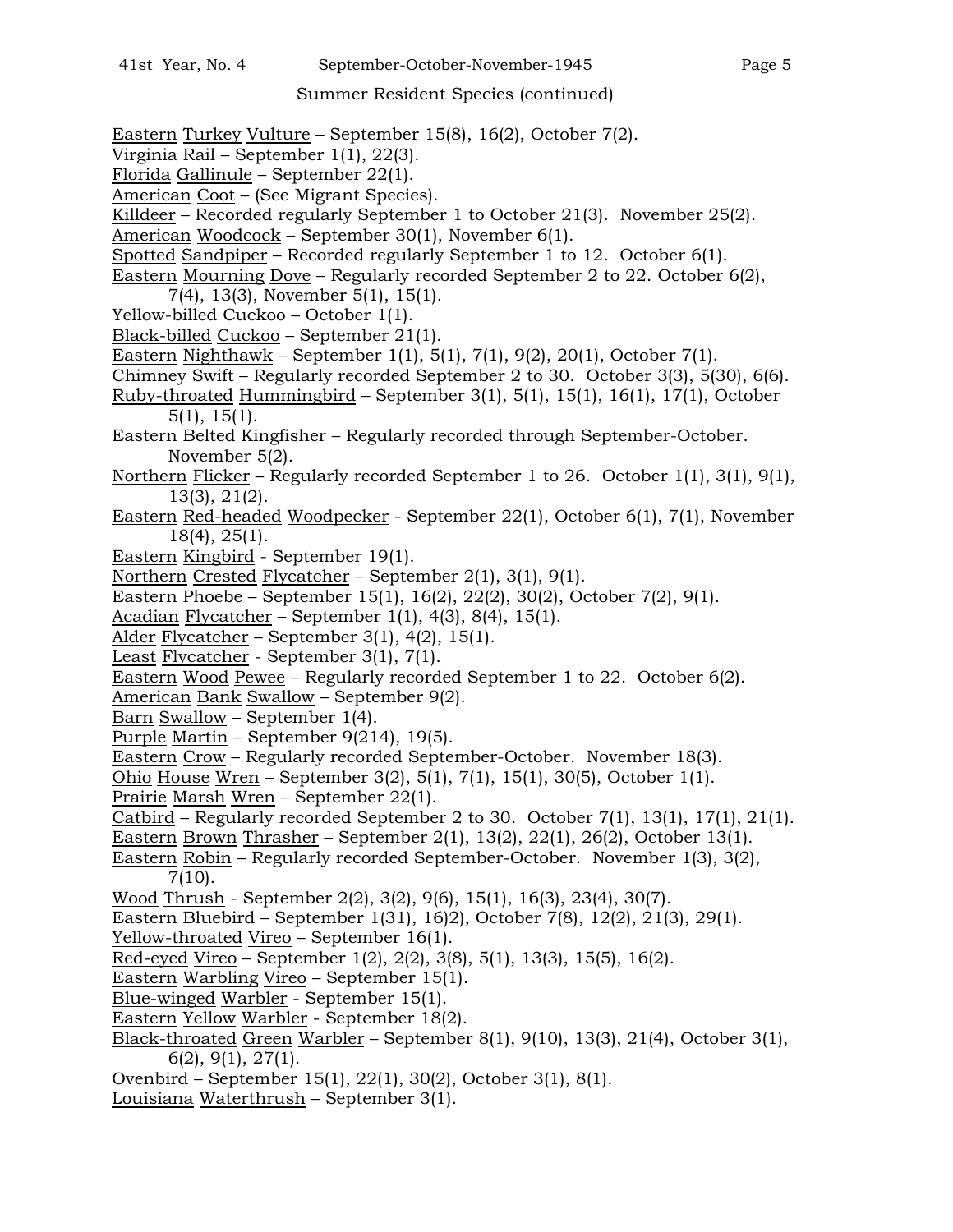- Northern Yellowthroat September 15(1), October 7(1).
- Yellow-breasted Chat October 9(1).
- Hooded Warbler September 1(4), 3(1), 5(2), 15(5), 22(2), 26(3).
- American Redstart September 3(1), 8(2), 13(1), 15(1), 25(1), 26(1), 30(1), October  $15(1)$ .
- Eastern Meadowlark September 26(1), October 5(4), 7(1), November 11(1).

Eastern Red-winged Blackbird – Recorded in numbers September-October. November 3(400), 10(15).

Baltimore Oriole – September 3(1), 4(1).

Bronzed Grackle – Regularly recorded September 1 to October 22.

- Eastern Cowbird September 23(50), October 21(5).
- Scarlet Tanager September 1(1), 15(1), 16(3).
- Rose-breasted Grosbeak September 16(3), 27(2).
- Red-eyed Towhee Regularly recorded September 1 to October 21.
- Eastern Grasshopper Sparrow October 25(1).
- Eastern Vesper Sparrow September 29(1).
- Eastern Chipping Sparrow October 9(1), November 10(4).
- Eastern Field Sparrow September 2(3), 3(6), 16(2), 30(1), October 7(4), 14(10).
- Eastern Swamp Sparrow October 7(2), 13(1), 14(8).
- Mississippi Song Sparrow Regularly recorded in diminishing numbers September-October-November.

## Migrant and Vagrant Species

- Lesser Loon October 31(4), November 4(1), 11(3), 18(1), 27(1).
- Holboell Grebe September 16(1), November 4(1).
- Horned Grebe November 11(52), 18(16), 25(1).
- Double-crested Cormorant October 4(1), 10(2), 14(2), 15(1).
- American Egret September 3(1), 13(1), 14(1).
- Whistling Swan October 28(5), November 3(97), 4(34), 8(10), 10(516), 12(56), 14(35).
- Common Canada Goose Regularly recorded beginning October 12(50) to November 10(400). Then November 11(12), 18(1).
- Lesser Snow Goose October 28(5).
- Blue Goose October 28(5), one at Lakewood City Park November 17 to December 1.
- Common Mallard October 31(100), November 1(5), 2(20), 3(20), 3(20), 8(28), 15(50), 23(4), 25(3).
- Black Duck Recorded in numbers October 10(50) to November 27(50).
- Gadwall October 18(25), November 3(1).
- Baldpate October 18(60), 31(20), November 2(10), 3(40), 4(150), 8(40).
- American Pintail October 18(4), November 3(30), 8(30).
- Blue-winged Teal September 1(2), 12(2), 22(6), 29(13), October 6(1), 28(5).
- Wood Duck (See Summer Resident Species).
- Redhead November 3(2).
- Ring-necked Duck November 3(6).
- Canvasback October 18(2), November 3(2), 8(2), 10(1).
- Lesser Scaup October 6(25), 7(35), 31(1), November 4(350), 11(200), 18(150), 23(30), 25(200).
- American Goldeneye November 8(3), 17(9), 18(9), 25(2), 26(3).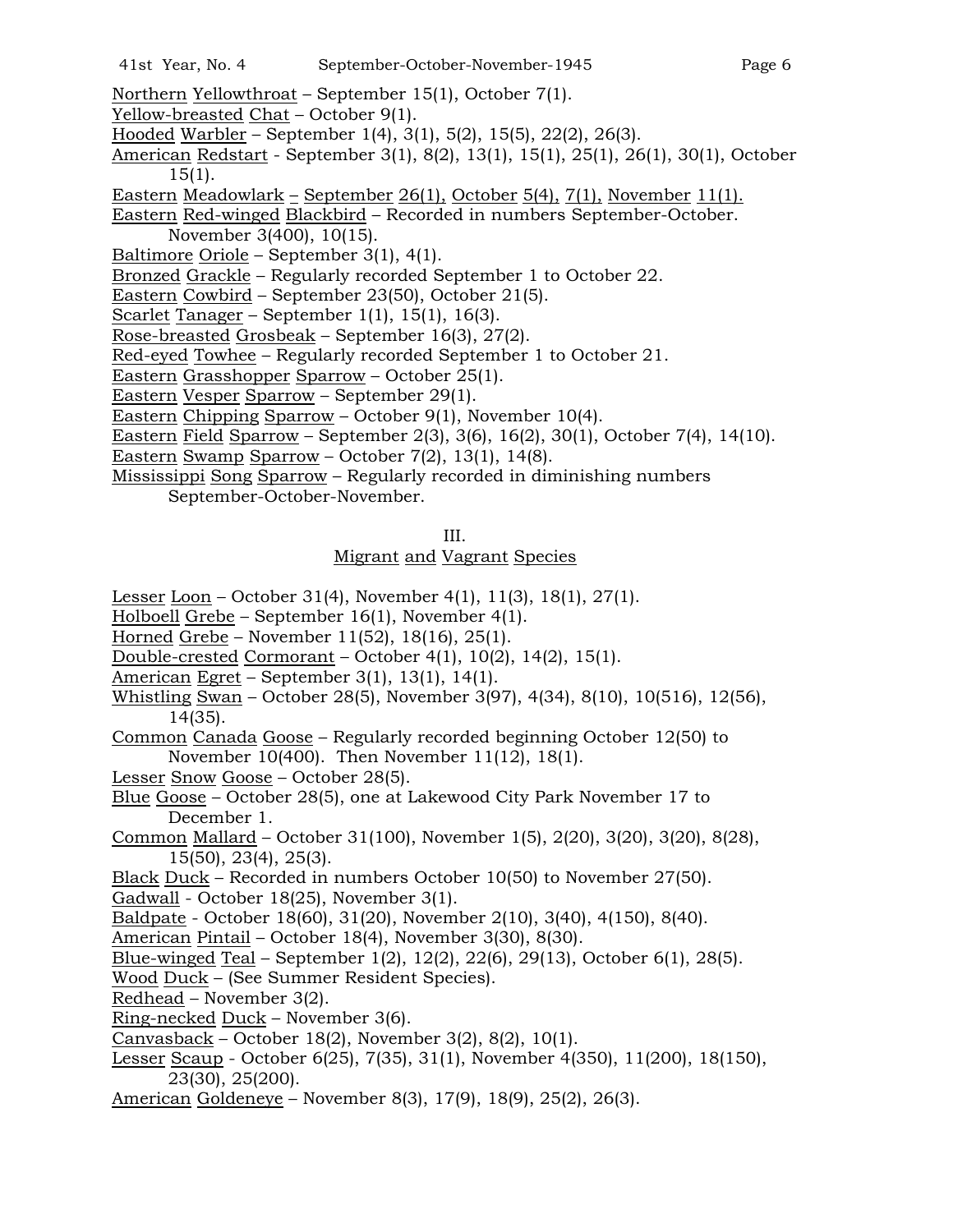# Migrant and Vagrant Species (continued)

- Bufflehead November 3(1), 4(5), 8(4), 10(4).
- King Eider November 18(1).
- White-winged Scoter October 28(1), November 4(3), 10(6), 11(7).
- Surf Scoter November 10(20).
- American Scoter November 4(3).
- Ruddy Duck October 7(1), 12(10), 15(8), November 2(1), 8(4), 10(5), 18(20), 25(6).
- Hooded Merganser November 4(12), 10(2), 15(5), 26(3).
- American Merganser October 16(21), 17(2), 31(1), regularly recorded in number November 2(150), to 27(150).
- Red-breasted Merganser October 16(1), 17(1), regularly recorded in numbers November 2(50) to 27(50).
- American Osprey September 22(1), October 18(1).
- American Coot September 22(1), October 14(45), 18(35), November 3(70), 4(50), 8(65).
- Semipalmated Plover Recorded regularly through September. October 2(1), 7(4).
- American Golden Plover September 8(1), 11(1), 12(1), 16(1).
- Black-bellied Plover Recorded regularly through September and first half of October. November 10(1), 11(1), 17(2).
- Ruddy Turnstone September 2(11), 3(3), 17(2), 19(1), 20(1) 30(6), October 2(2), 6(4), 7(4), 9(3), 11(3) November 10(4).
- Wilson Snipe September 15(1).
- Hudsonian Curlew Two recorded regularly latter half of September. October 4(2), 6(2).
- Eastern Solitary Sandpiper September 3(1), 16(1), 21(1) 29(2).
- Greater Yellowlegs September 9(2), 16(1), 17(2), 29(1), 30(1), October 7(2), November 10(1), 11(1).
- Lesser Yellowlegs September 1(4), 2(1), 8(1), 24(2), November 10(1), 11(1).
- Pectoral Sandpiper September 1(3), 2(2), 3(1), 6(2), 7(1), 9(2), 15(3), 29(2), 30(3). White-rumped Sandpiper – October 6(1).
- Baird Sandpiper September 7(3), 9(2), 10(3), 12(2), 13(3), 18(3), 30(3).
- Least Sandpiper Regularly recorded September 1 to 18. October 5(1), 7(1).
- Red-backed Sandpiper September 29(1), 30(5), regularly recorded October 5 to 20. November 10(1).
- Semipalmated Sandpiper Regularly recorded September 1 to 30. October 2(2), 7(6).
- Buff-breasted Sandpiper September 1(1), 2(1).
- Sanderling Regularly recorded September 1 to October 26. November 4(1), 10(2), 11(1), 18(1).
- Red Phalarope November 25(1).
- Pomarine Jaeger October 15(1).
- Parasitic Jaeger Several individuals regularly recorded October 2 to 9. October 15(1), 30(1), November 10(1), 16(1), 25(1).
- American Herring Gull Regularly recorded September-October-November.
- Ring-billed Gull Regularly recorded September-October-November.
- Bonaparte Gull Regularly recorded in numbers September-October-November.

Common Tern – Regularly recorded September 2 to 15. September 30(6), October (10), 7(20), November 17(2).

- Caspian Tern September 2(2), 3(2), 3(2), 9(4).
- Black Tern October 2(1), 6(1), 7(3).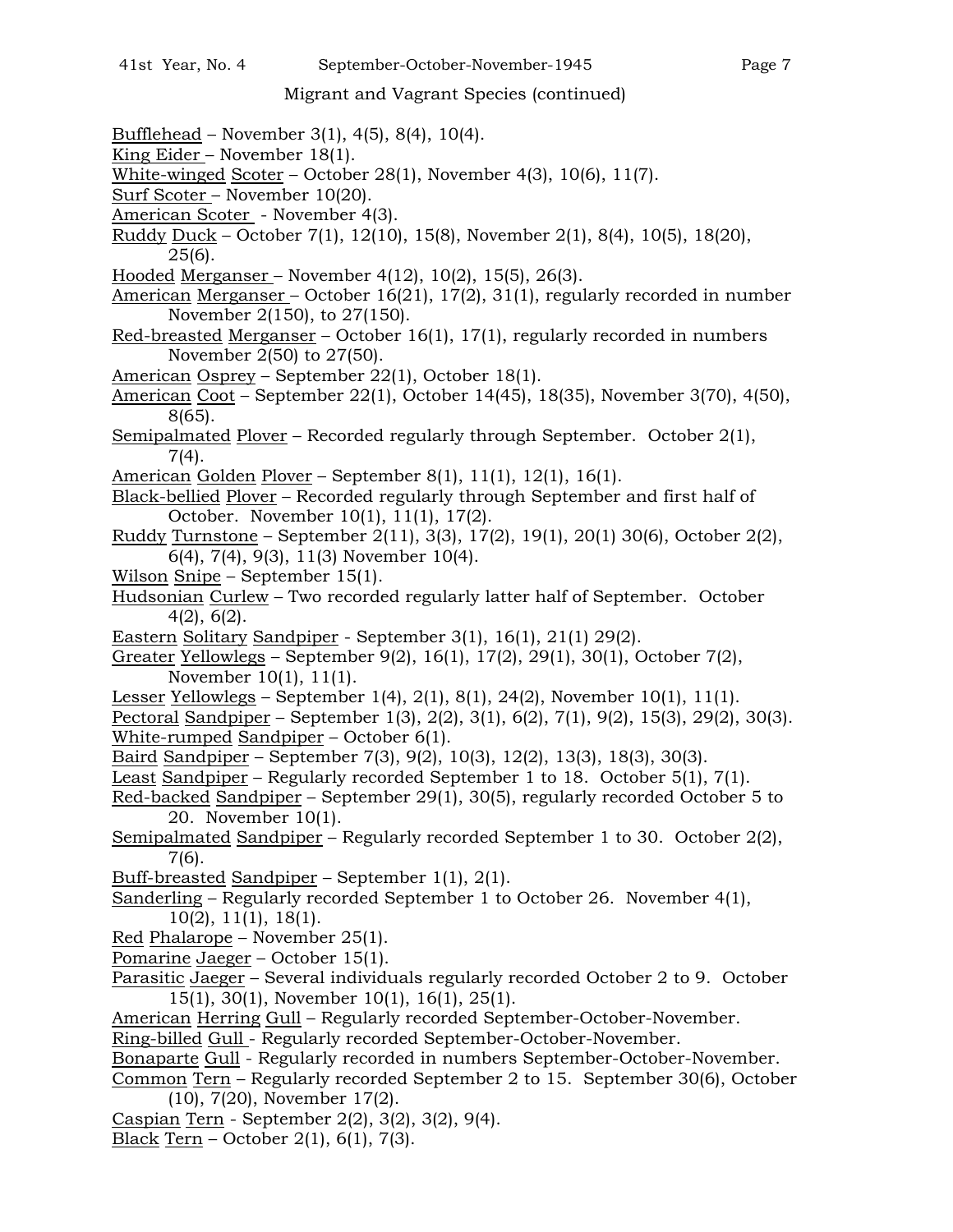# Migrant and Vagrant Species (continued)

- Snowy Owl November 2(1), 4(1), 6(1), 17(2), 18(1), 19(1), 23(1), 25(1).
- Three-toed Woodpecker September 29(1).
- Yellow-bellied Sapsucker September  $22(1)$ ,  $30(3)$ , October  $1(1)$ ,  $6(1)$ ,  $7(2)$   $9(1)$ , 17(1), 24(1).
- Red-breasted Nuthatch September 15(1), October 3(1), 7(1), 20(3), 29(5), November 14(1). 23(2). 25(8)/
- Brown Creeper September 22(1), 26(1), regularly recorded October 1 to 29. November 25(1).
- Eastern Winter Wren September 15(1), 30(8), October 28(1).
- Eastern Mockingbird November 5(1).
- Eastern Hermit Thrush September 16(2), regularly recorded October 6 to 29.
- Olive-backed Thrush Regularly recorded September 2 to 30, October 7(3). Gray-cheeked Thrush – September 16(3).
- Eastern Golden-crowned Kinglet September 26(3), 30(19), regularly recorded October 1 to 30. November 5(1), 18(6).
- Eastern Ruby-crowned Kinglet September 30(2), regularly recorded October 3 to 22.
- American Pipit September 30(10), October 7(1).
- Northern Shrike November 16(1).
- Blue-headed Vireo September 30(1).
- Black and White Warbler September 3(2), 15(2), 18(1), 25(1), 30(1).
- Tennessee Warbler September 15(2), 18(1), 30(1), October 13(1).
- Orange-crowned Warbler September 15(1), 22(1), October 13(1).
- Nashville Warbler September 15(1), 18(1), October 9(1).
- Magnolia Warbler September 5(3), 15(1), 18(3), 21(1), 22(1), 25(2), 26(3), 30(2), October 1(3), 7(3).
- Cape May Warbler September 3(1), 5(1), 8(1), 13(1), 15(1), 16(1), 21(2), 26(1).
- Black-throated Blue Warbler September 8(1), 18(1), 30(2), October 1(3), 6(1), 28(1).
- Myrtle Warbler September 16(2), 22(6), 30(6), October 1(1). 6(3), 7(67), 9(1), 12(8), 14(3), 16(1), 38(1).
- Blackburnian Warbler September 1(3), 4(1), 8(1), 20(1), October 3(1), 7(1).
- Chestnut-sided Warbler September 3(1), 15(1).
- Bay-breasted Warbler September 3(2), 4(1), 8(2), 13(3), 15(1), 22(2), 26(5), 30(1).
- Black-polled Warbler September 8(3), 15(1), 20(1), 25(1), 30(1).
- Northern Pine Warbler September 2(1), 18(1), 22(1), 25(1), 30(1).
- Northern Prairie Warbler September 21(1).
- Western Palm Warbler September 22(1), October 7(2), 13(1).
- Grinnell Waterthrush September 3(1).
- Connecticut Warbler September 15(1).
- Mourning Warbler September 15(1).
- Wilson Warbler September 15(5), 18(2), October 1(3), 3(1).
- Canada Warbler September 15(1).
- Rusty Blackbird October 14(12).
- Eastern Evening Grosbeak November 18(23).
- Eastern Purple Finch September 26(2), October 13(3).
- Slate-colored Junco September 23(6), 25(1), 30(7), regularly recorded in numbers October 6 to November 15.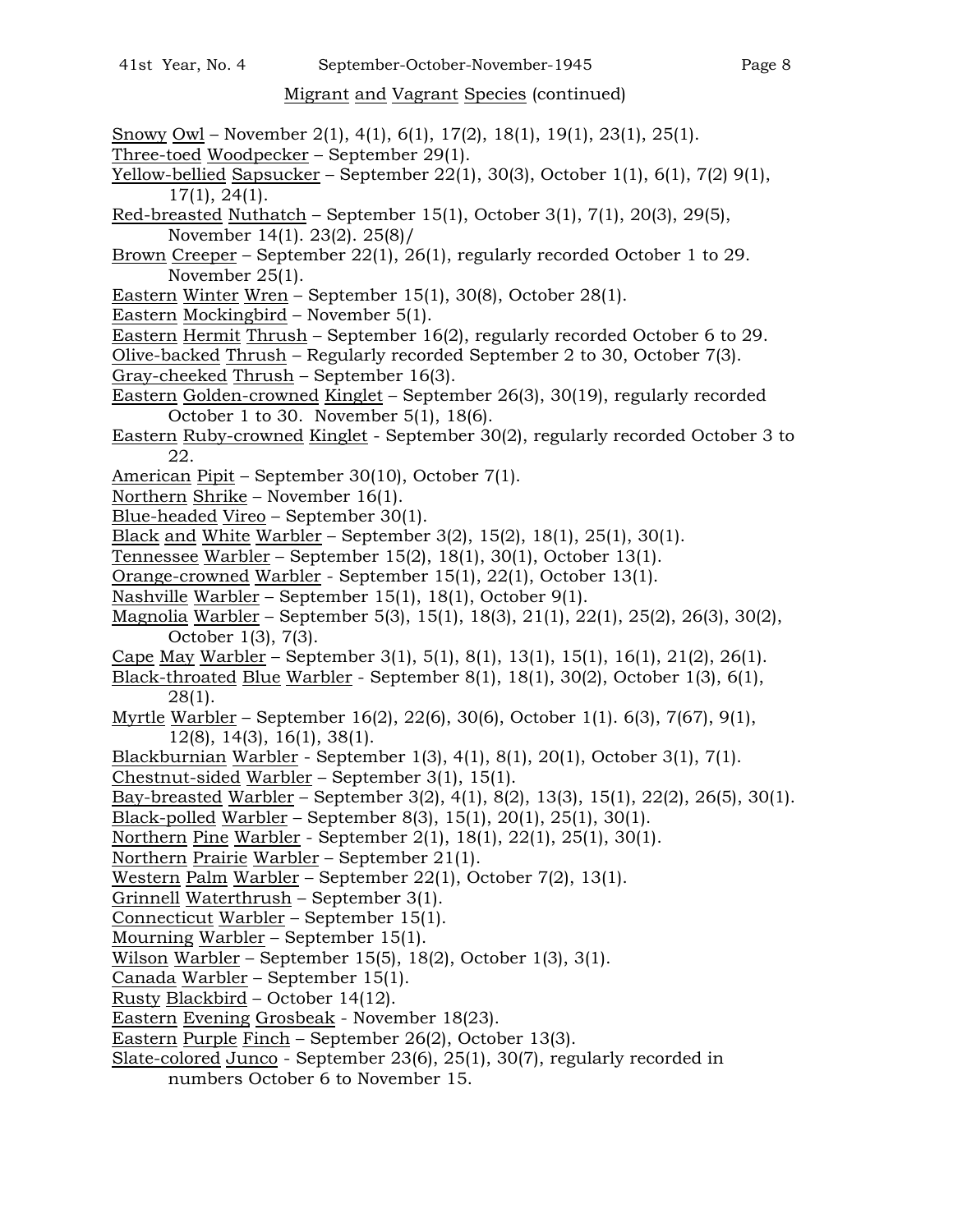## Migrant and Vagrant Species (continued)

- Eastern Tree Sparrow October 13(2), 21(1) 28(1), regularly recorded November 3 to 25.
- White-crowned Sparrow Regularly recorded October 7 to 21.
- White-throated Sparrow September 2(6), 9(6), 16(2), 23(12), 30(26), regularly recorded October 1 to 30. November 5(6), 18(6).
- Eastern Fox Sparrow October 3(1), 9(2), 12(25), 16(4), 20(4), 21(2), November 3(12).
- Lincoln Sparrow September 22(1), October 6(1), 7(1).
- Lapland Longspur September 26(1).

Eastern Snow Bunting – October 15(25), November 10(100), 17(4), 18(3).

## Comment

In scanning the list of species reported during the past year, the editor finds that the only omission of any local importance is that of the Short-billed Marsh Wren. Another of lesser importance is the King Rail. However, there is a great dearth of information evident regarding all marsh birds. This is no doubt due to the fact that marsh habitats have not received the attention they deserve from our observers. In addition to the marsh birds, we seem to have very unsatisfactory records form the following species: Bald Eagle, Ruffed Grouse, Bobwhite, Woodcock, Wilson Snipe, Upland Plover, Whip-poor-will, Prairie Horned Lark, Carolina Wren, Migrant Shrike, Bobolink, Orchard Oriole.

## INTERESTING RECORDS FROM NEIGHBORING LOCALITIES

American Egret – Lake Dorothy (Akron), September 3(1) – J. E. Lieftinck.

- Pymatuning Reservoir, September 16(6) J. E. Lieftinck.
- Blue Goose Mount Gilead, October 28(10), migrating James Jenkins.
- Rough-legged Hawk Near Castalia (Bogart Road south of Sandusky), November
	- 11, 18, 23, December 2. One or two birds seen, usually near same
	- place, on 4 consecutive Sundays Vera Carrothers.
- Duck Hawk –Mosquito Creek Dam, September 16(1) Earl Godfrey.
- Northern Phalarope Mosquito Creek Dam, September 16(2), 23(1), Earl Godfrey.
- Snowy Owl Ripley, New Youk, October 28(1), on fence post Adela Gaede.
	- Erie, Pennsylvcania, October 28(1), on post in field Emil Gogolin.
		- Tiffin, Ohio, November 4(1), Mrs. Daywalt.
		- Jefferson, Ohio, November 10(1), bird shot by B. F. Crew.
		- Bay Bridge, Ohio, November 11(1) Earl Godfrey.
		- Ripley, New York, November 12(1), seen for several days near the lake – C. E. Cenley.
		- Ottawa Gun Club, Ottawa, Ohio, November 13(1), shot by A. F. Humel.
		- Ripley, New York, November 25(6) C. E. Cenley
		- Mecca, Ohio, November 25(1) A. R. McCreary.
- Mockingbird North Kingsville, Ohio, junction of Routes 90 and 20, October
	- 29(1) J. W. Gebhart-Warner Seely-C. M. Finfrock.

American Pipt – Pymatuning, September 18(12) – J. E. Lieftinck.

Sharp-tailed Sparrow – Mosquito Creek Dam, September 23(1). "This was either the James Bay Sparrow (Ammospiza caudacuta altera) or the Nelson Sparrow  $(A_1, C_2, B_1)$ , but the two races are usually not separable in the field." – Earl Godfrey.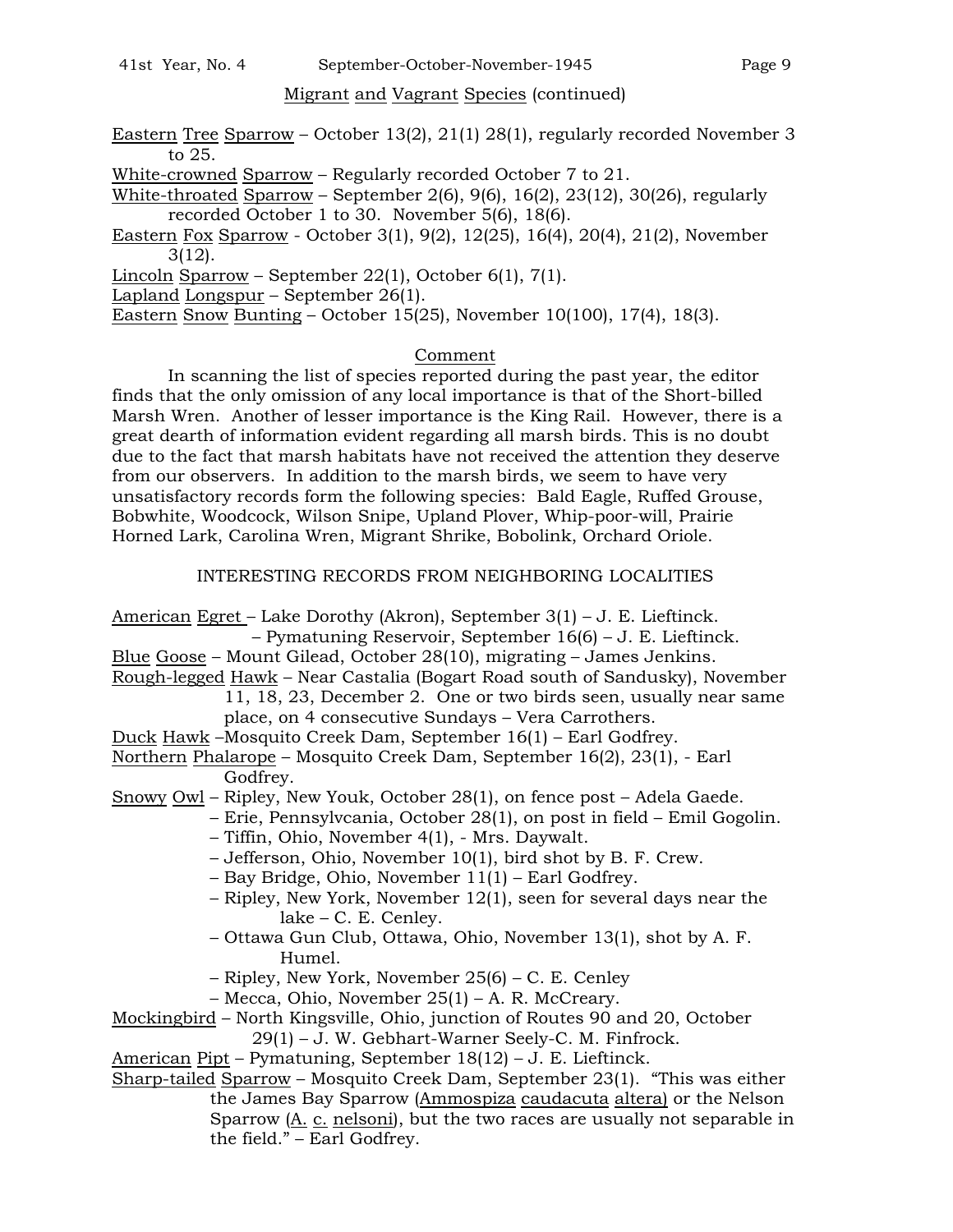county." – Charles P. Mountz.

Mogadore Dam (near Akron) – "The bald eagles are still there, and the performance one of the immature birds gave in trying to capture a coot was quite a show. Also observed there this fall were whistling swans, double-crested cormorants, willet, greater and lesser yellowlegs, osprey, as well as thousands of ducks. Some of the members of the Cuyahoga Falls Audubon Club feel that Mogadore Dam will, in the near future, compare very favorably with Pymatuning – A spot that they have always felt was tops in this part of the

"Sharp-tailed Sparrow" Dropped From List – In connection with the record the Sharp-tailed Sparrow (page 9 of this issue), Mr. Godfrey writes: "It is well to point out that the specimen noted by Miss Ruth Newcomer and me on October 4, 1942, at the Holden Arboretum (Bird Calendar 38, No. 4, p. 7) likewise was not subspecifically identifiable in the field, and therefore was recorded under species name, Sharp-tailed Sparrow. This should not be construed as indicating that the littoral type form, Ammospiza caudacuta caudacuta was seen, and it therefore does not constitute an addition to the list of the birds of the Cleveland region (See Bird Calendar 40, No. 1, p. 1)."

> In accordance with the foregoing, the editor is withdrawing the record of the Sharp-tailed Sparrow from our total list, at the same time regretting that there is not some recognized species name that might still be used to include not only the type but subspecies as well.

#### FIELD NOTES

The Birds We Did Not See – Two of our correspondents, Mr. J. O. McQuown and Mr. J. E. Lieftinck, suggest that we should devote more consideration than we do to our negative observations in the field. Both agree that in their own experience there has seemed to be a marked decline this year in the numbers of certain species of birds, but they feel that the experience of one individual is hardly conclusive. Mr. Lieftinck thinks that the combined negative observations of all Bird Calendar reporters would possibly bring to light some interesting facts. With this idea the editor concurs, and suggests that while our 1945 experiences are still fresh in mind, each observer review his field trips and determine, if possible, if there are any significant omissions from the normal record which should be noted. Write down your conclusions and send them to the editor now. Results, if any will be published in the next issue of the Calendar.

Late Nesting Record for the Cardinal – "A cardinal's nest found September 18, 1945, contained 2 nestling birds. These left the nest apparently in good condition September 21. The parent birds appeared to be feeding these youngsters at about twice the usual rate of speed." Charles P. Mountz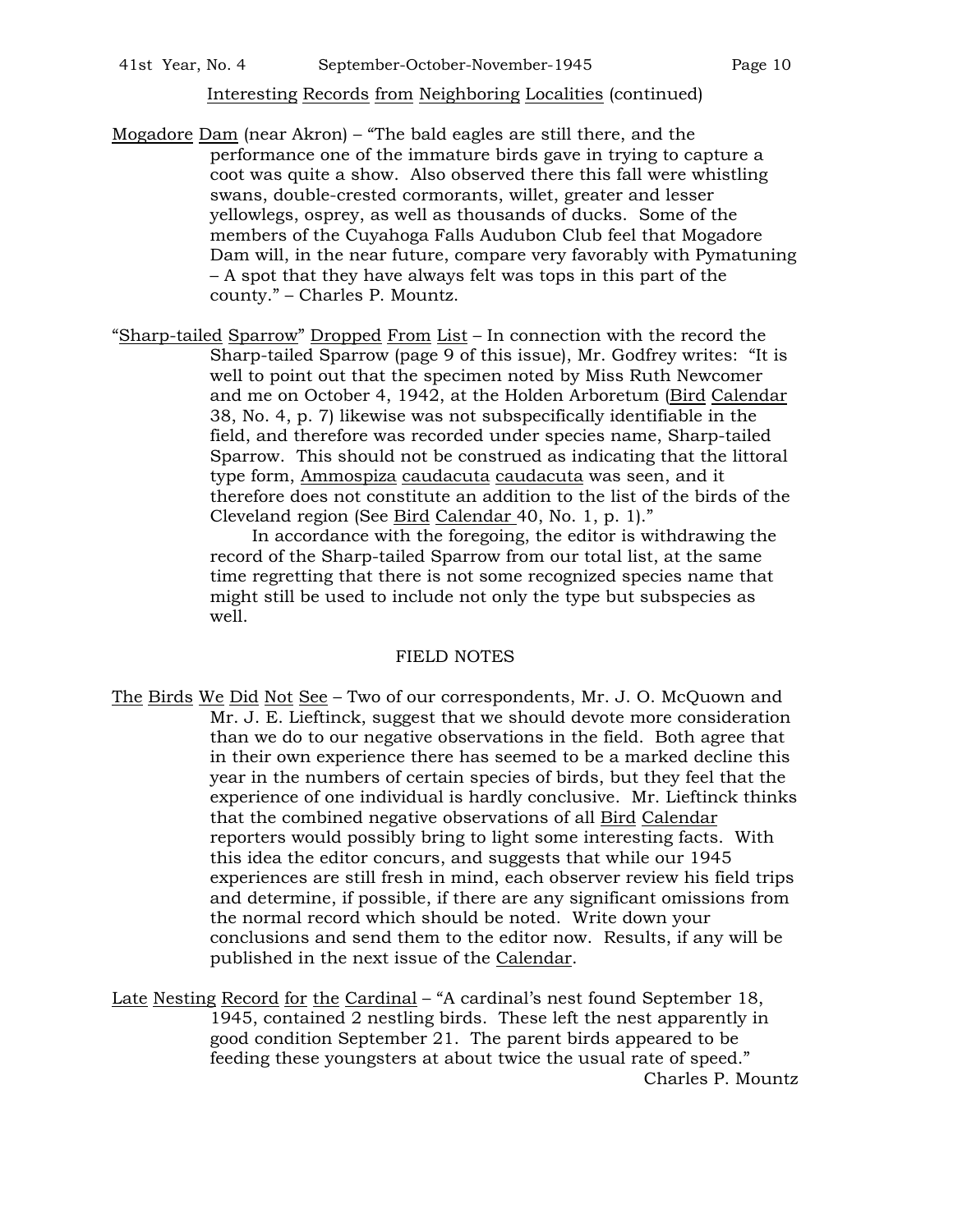## Field Notes (continued)

Red Phalarope at "White City"- "At 'White City' on November 25, I found a phalarope swimming about in several feet of water and picking food from the surface. It looked like a miniature duck or gull at first sight. In winter plumage, it was not easy to decide whether it was a northern or a red phalarope. Returning in the afternoon with Mr. Hill and Mr. and Mrs. Skaggs, we found the bird still in the same spot. After close observation we all agreed that it was a red phalarope because of its heavier bill, larger size, and lighter gray plumage. Examination and comparison of the skins of these two species at the Museum of Natural History confirmed this opinion."

Margarette E. Morse

Red-backed Sandpiper in Stomach of Snowy Owl- "On November 13, 1945, Mr. A. F. Humel shot a Snowy Owl (Nyctea nyctea) on the grounds of the Ottawa Gun Club, Ottawa County, at the head of Sandusky Bay. The owl was found sitting on a muskrat house and remained there until it was killed. It was sent to Kent State University for mounting. In the stomach was found the carcass of a Red-backed Sandpiper (Pelidna alpina sakhalina) which had been swallowed whole. The sandpiper was folded into a ball, with the bill extending up into the esophagus of the owl. No other food was present in the stomach." Ralph W. Dexter

> Another sidelight on the Snowy Owl's diet while here is provided by the observations of Raymond W. Hill, who writes: "On November 23 Vera Carrothers and I saw a large, dark Snowy Owl at Richmond Beach. It was on the sand feeding on a gull. As we approached, it flew, carrying the gull with it. This was repeated several times. We watched it pull the gull apart."

Report on Banding Slated-colored Junco- Mr. Charles P. Mountz, of Cuyahoga Falls, has been operating a bird banding station since February 3, 1939. The first bird to enter his trap was a Slated-colored Junco. Since that time he has banded a total of 4587 birds of 97 different species, of which 1258 were Juncos. Of these Juncos there have been only 11 returns, which Mr. Mountz considers very low as compared with some other species, especially Tree Sparrows. One Junco, however, did exhibit to a high degree that regularity of movement which often appears in connection with bird migration. Banded first in February, 1939, this bird returned to the trap October 27, 1939, October 31, 1940, and November 7, 1941.

An Incursion of Jaegers- Easily the most exciting event of the past autumn for our bird observers was the appearance of jaegers along the lake front during October and November. These birds, seldom seen in the Cleveland region, are normally inhabitants of the far north, where they breed, or of (off) the Atlantic coast on migration. In size and general appearance they resemble a small gull, but in action